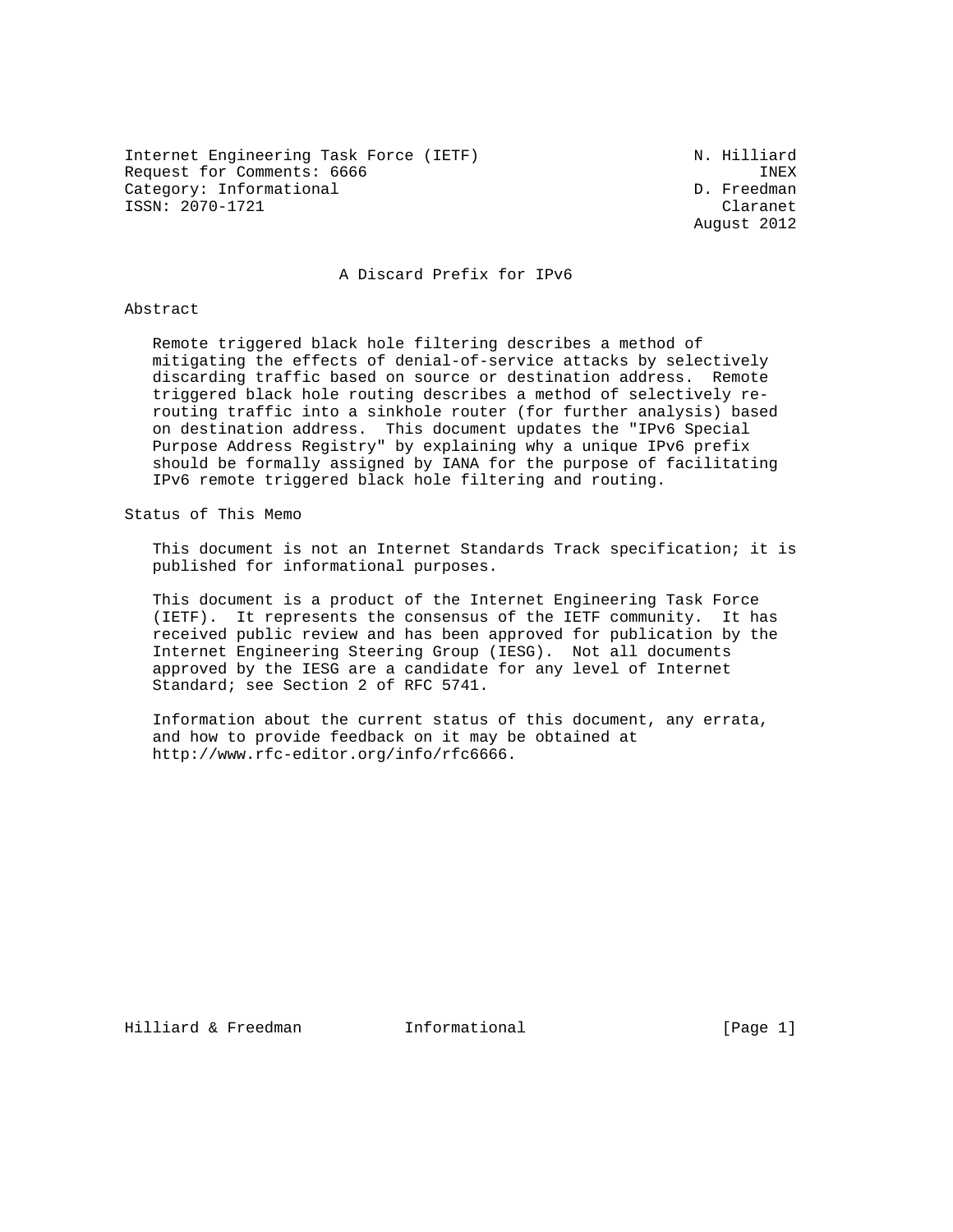## Copyright Notice

 Copyright (c) 2012 IETF Trust and the persons identified as the document authors. All rights reserved.

 This document is subject to BCP 78 and the IETF Trust's Legal Provisions Relating to IETF Documents

 (http://trustee.ietf.org/license-info) in effect on the date of publication of this document. Please review these documents carefully, as they describe your rights and restrictions with respect to this document. Code Components extracted from this document must include Simplified BSD License text as described in Section 4.e of the Trust Legal Provisions and are provided without warranty as described in the Simplified BSD License.

# Table of Contents

## 1. Introduction

 Remote Triggered Black Hole (RTBH) filtering describes a class of methods of blocking IP traffic either from a specific source ([RFC5635]) or to a specific destination ([RFC3882]) on a network. RTBH routing describes a class of methods of re-routing IP traffic destined to the attacked/targeted host to a special path (tunnel) where a sniffer could capture the traffic for analysis. Both of these methods operate by setting the next-hop address of an IP packet with a specified source or destination address to be a unicast prefix that is connected locally or remotely to a router's discard, null, or tunnel interface. Typically, reachability information for this prefix is propagated throughout an autonomous system using a dynamic routing protocol such as BGP ([RFC3882]). By deploying RTBH systems across a network, traffic to or from specific destinations may be selectively black-holed or re-routed to a sinkhole device in a manner that is efficient, scalable, and straightforward to implement.

Hilliard & Freedman 1nformational 1.1 [Page 2]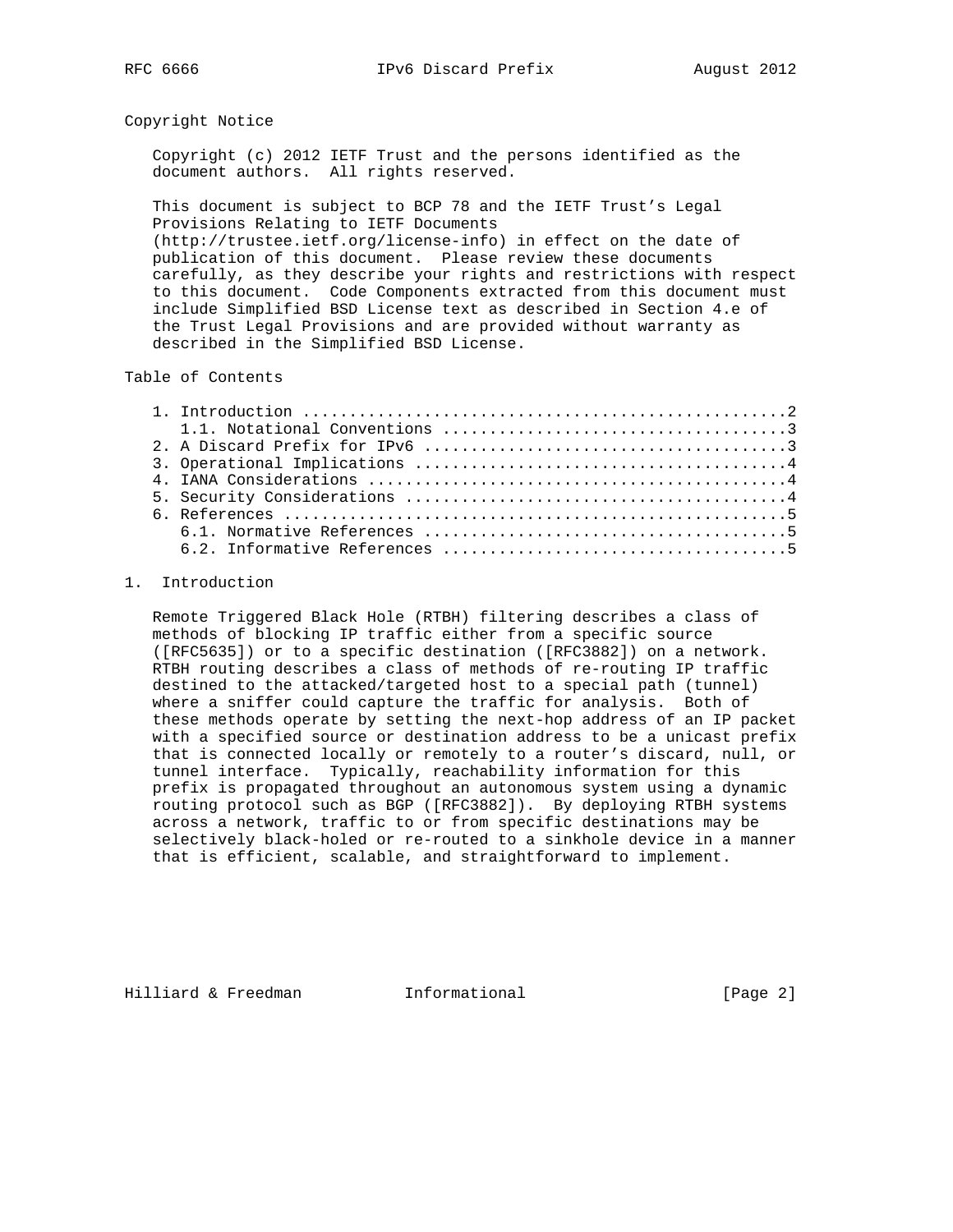On some networks, operators configure RTBH installations using [RFC1918] address space or the address blocks reserved for documentation in [RFC5737]. This approach is inadequate because RTBH configurations are not documentation, but rather operationally important features of many public-facing production networks. Furthermore, [RFC3849] specifies that the IPv6 documentation prefix should be filtered in both local and public contexts. On this basis, it is suggested that both private network address blocks and the documentation prefixes described in [RFC5737] are inappropriate for RTBH configurations and that a dedicated IPv6 prefix should be assigned instead.

 This document updates the "IPv6 Special Purpose Address Registry" [IANA-IPV6REG].

# 1.1. Notational Conventions

 The key words "MUST", "MUST NOT", "REQUIRED", "SHALL", "SHALL NOT", "SHOULD", "SHOULD NOT", "RECOMMENDED", "MAY", and "OPTIONAL" in this document are to be interpreted as described in [RFC2119].

2. A Discard Prefix for IPv6

 For the purposes of implementing an IPv6 RTBH configuration, a unicast address block is required. There are currently no IPv6 unicast address blocks that are specifically nominated for the purposes of implementing such RTBH systems.

 While it could be argued that there are other addresses and address prefixes that could be used for this purpose (e.g., documentation prefixes, private address space), or that an operator could assign an address block from their own address space for this purpose, there is currently no operational clarity on what address block would be appropriate or inappropriate to use for this purpose. By assigning a globally unique discard prefix for IPv6, the IETF will introduce good practice for the implementation of IPv6 RTBH configurations and will facilitate operational clarity by allowing operators to implement consistent and deterministic inter-domain prefix and traffic filtering policies for black-holed traffic.

 As [RFC3882] and [RFC5635] describe situations where more than one discard address may be used for implementing multiple RTBH scenarios, a single address is not sufficient to cover all likely RTBH situations. Consequently, an address block is required.

Hilliard & Freedman **Informational Informational** [Page 3]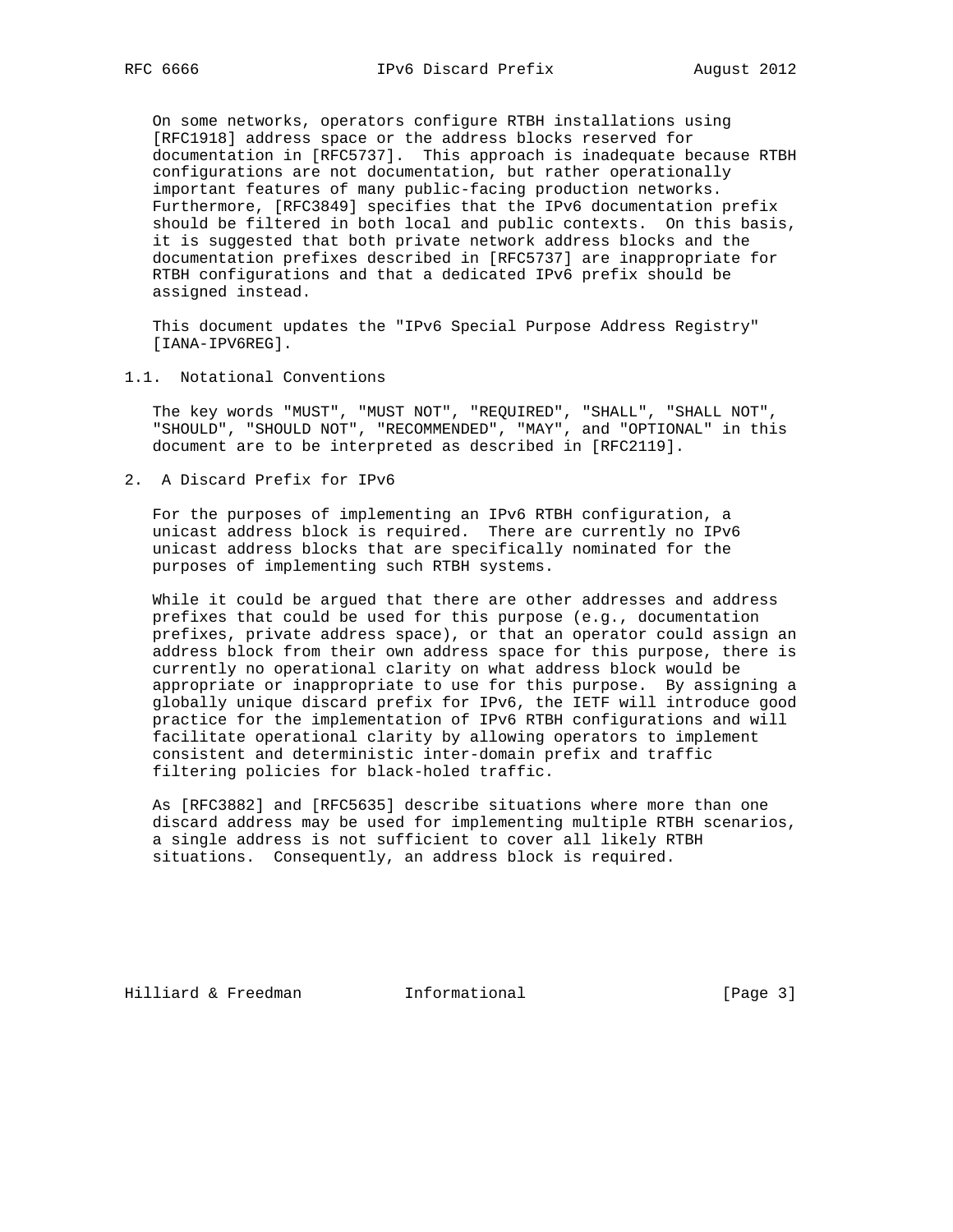# 3. Operational Implications

 This assignment MAY be carried in a dynamic routing protocol within an autonomous system. The assignment SHOULD NOT be announced to or accepted from third-party autonomous systems, and IPv6 traffic with a destination address within this prefix SHOULD NOT be forwarded to or accepted from third-party autonomous systems. If the prefix or a subnet of the prefix is inadvertently announced to or accepted from a third-party autonomous system, this may cause excessive volumes of traffic to pass unintentionally between the two networks, which would aggravate the effect of a denial-of-service attack.

 On networks that implement IPv6 remote triggered black holes, some or all of this network block MAY be configured with a next-hop destination of a discard or null interface on any or all IPv6 routers within the autonomous system.

## 4. IANA Considerations

 Per this document, IANA has recorded the allocation of the IPv6 address prefix 0100::/64 as a Discard-Only Prefix in the "Internet Protocol Version 6 Address Space" and added the prefix to the "IANA IPv6 Special Purpose Address Registry" [IANA-IPV6REG]. No end party has been assigned to this prefix. The prefix has been allocated from ::/3.

5. Security Considerations

 As the prefix specified in this document ought not normally be transmitted or accepted over inter-domain BGP sessions for the reasons described in Section 3, it is usually appropriate to include this prefix in inter-domain BGP prefix filters [RFC3704] or otherwise ensure the prefix is neither transmitted to nor accepted from a third-party autonomous system.

Hilliard & Freedman **Informational Informational** [Page 4]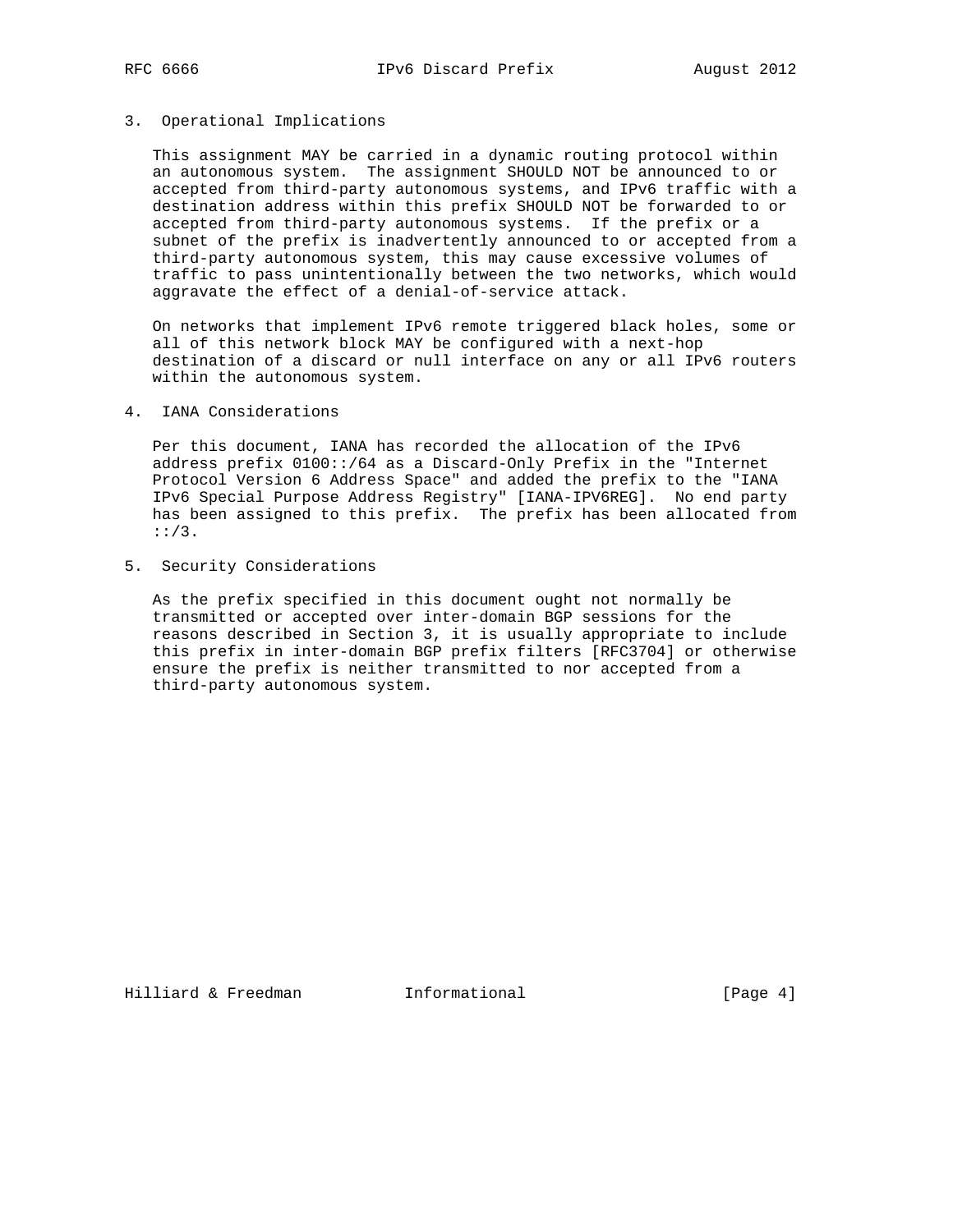# 6. References

6.1. Normative References

[IANA-IPV6REG]

 Internet Assigned Numbers Authority, "IPv6 Special Purpose Address Registry", 2012, <http://www.iana.org/assignments/ iana-ipv6-special-registry>.

- [RFC2119] Bradner, S., "Key words for use in RFCs to Indicate Requirement Levels", BCP 14, RFC 2119, March 1997.
- [RFC3882] Turk, D., "Configuring BGP to Block Denial-of-Service Attacks", RFC 3882, September 2004.
- [RFC5635] Kumari, W. and D. McPherson, "Remote Triggered Black Hole Filtering with Unicast Reverse Path Forwarding (uRPF)", RFC 5635, August 2009.

6.2. Informative References

- [RFC1918] Rekhter, Y., Moskowitz, B., Karrenberg, D., de Groot, G., and E. Lear, "Address Allocation for Private Internets", BCP 5, RFC 1918, February 1996.
- [RFC3704] Baker, F. and P. Savola, "Ingress Filtering for Multihomed Networks", BCP 84, RFC 3704, March 2004.
- [RFC3849] Huston, G., Lord, A., and P. Smith, "IPv6 Address Prefix Reserved for Documentation", RFC 3849, July 2004.
- [RFC5737] Arkko, J., Cotton, M., and L. Vegoda, "IPv4 Address Blocks Reserved for Documentation", RFC 5737, January 2010.